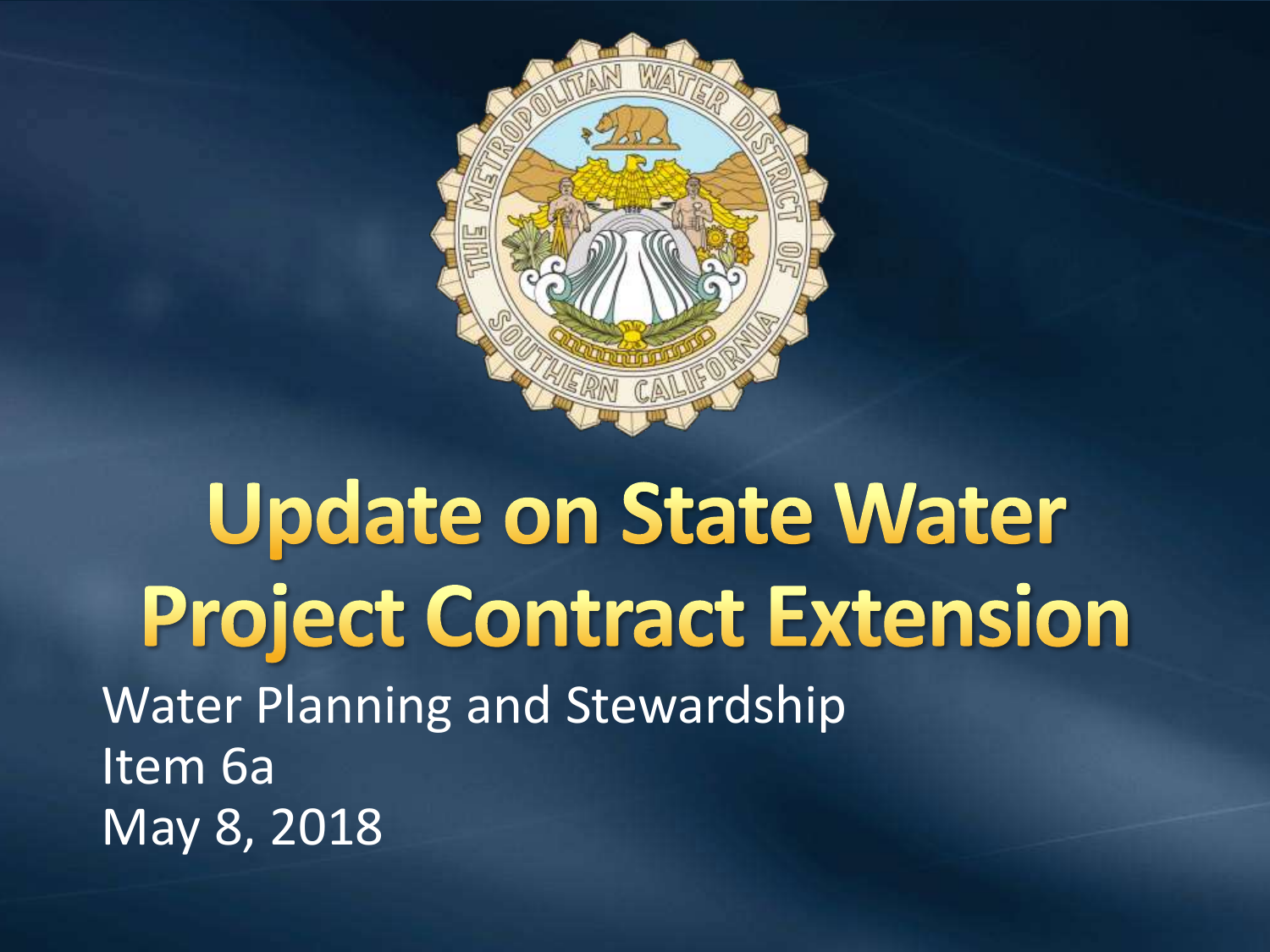## **Recap**

#### **Financing compression motivation for Contract Extension amendment**

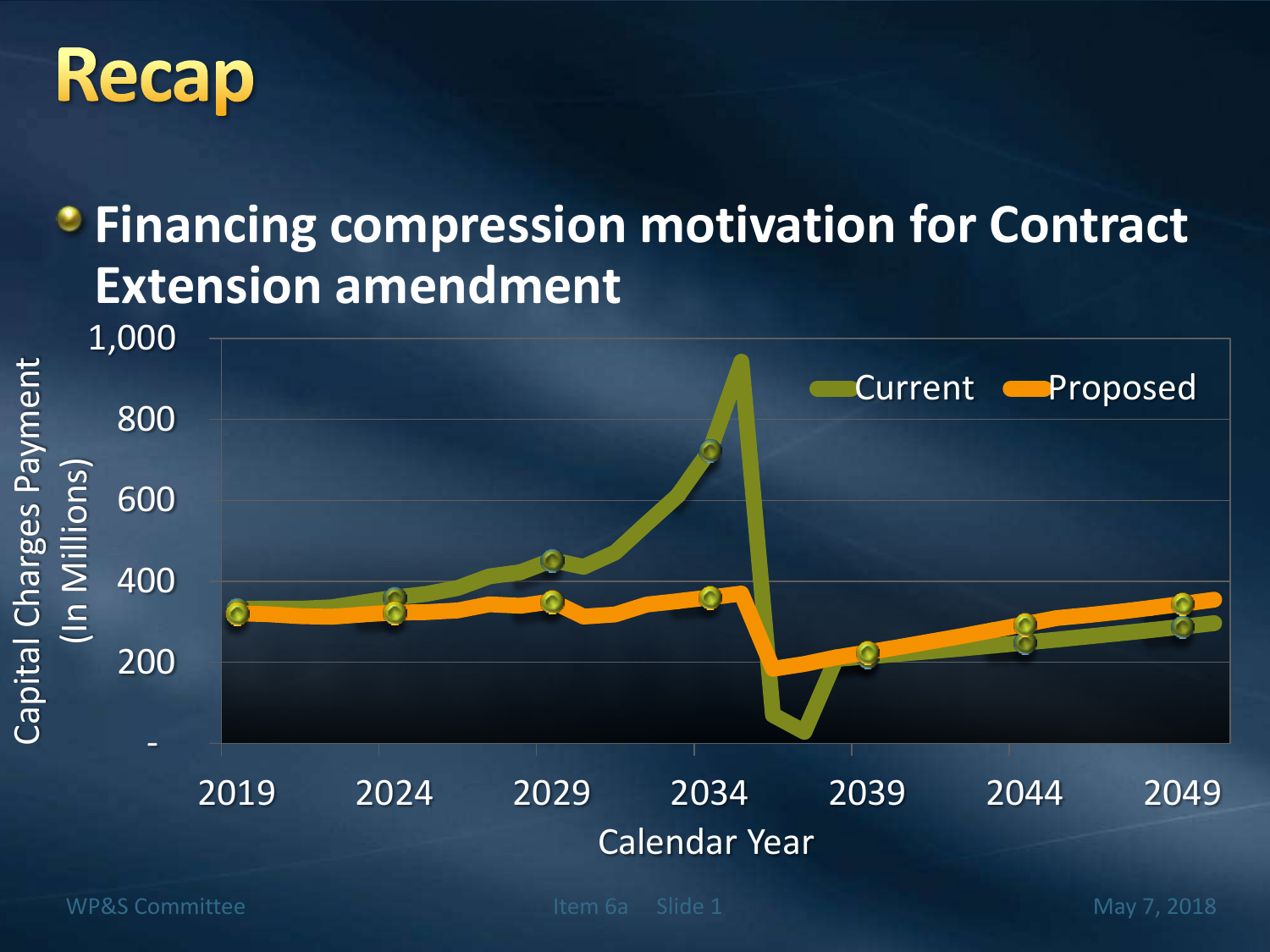# **Background**

### **Different from Cal Water Fix amendment Prior updates**

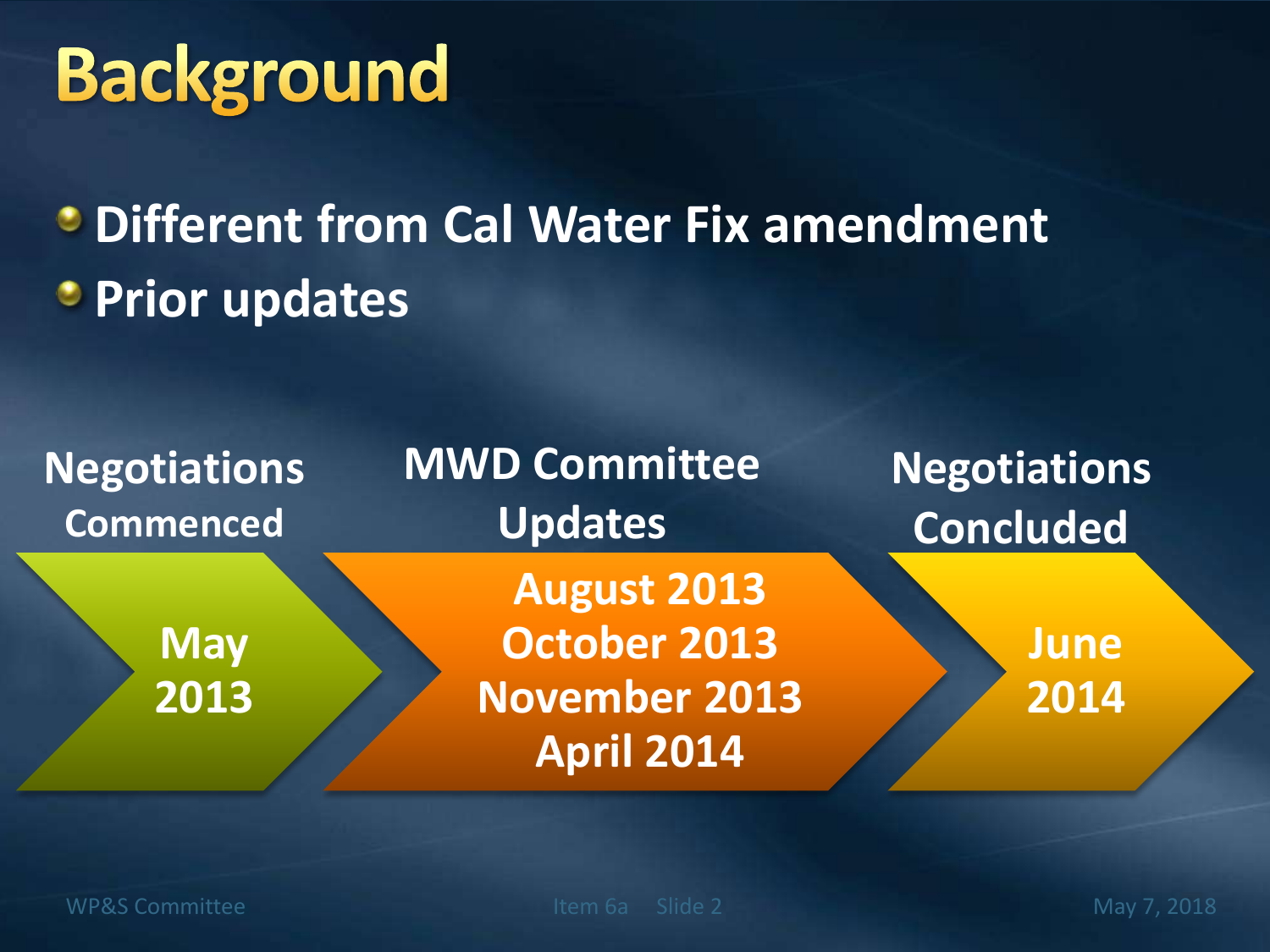# **Activity Since Negotiations Concluded**

**Executed Agreements in Principle Completed Agreements in Principle**

**Attorney Workgroup Draft and Release Amendment**

**CEQA Process**

**Technical Implementation Workgroup**

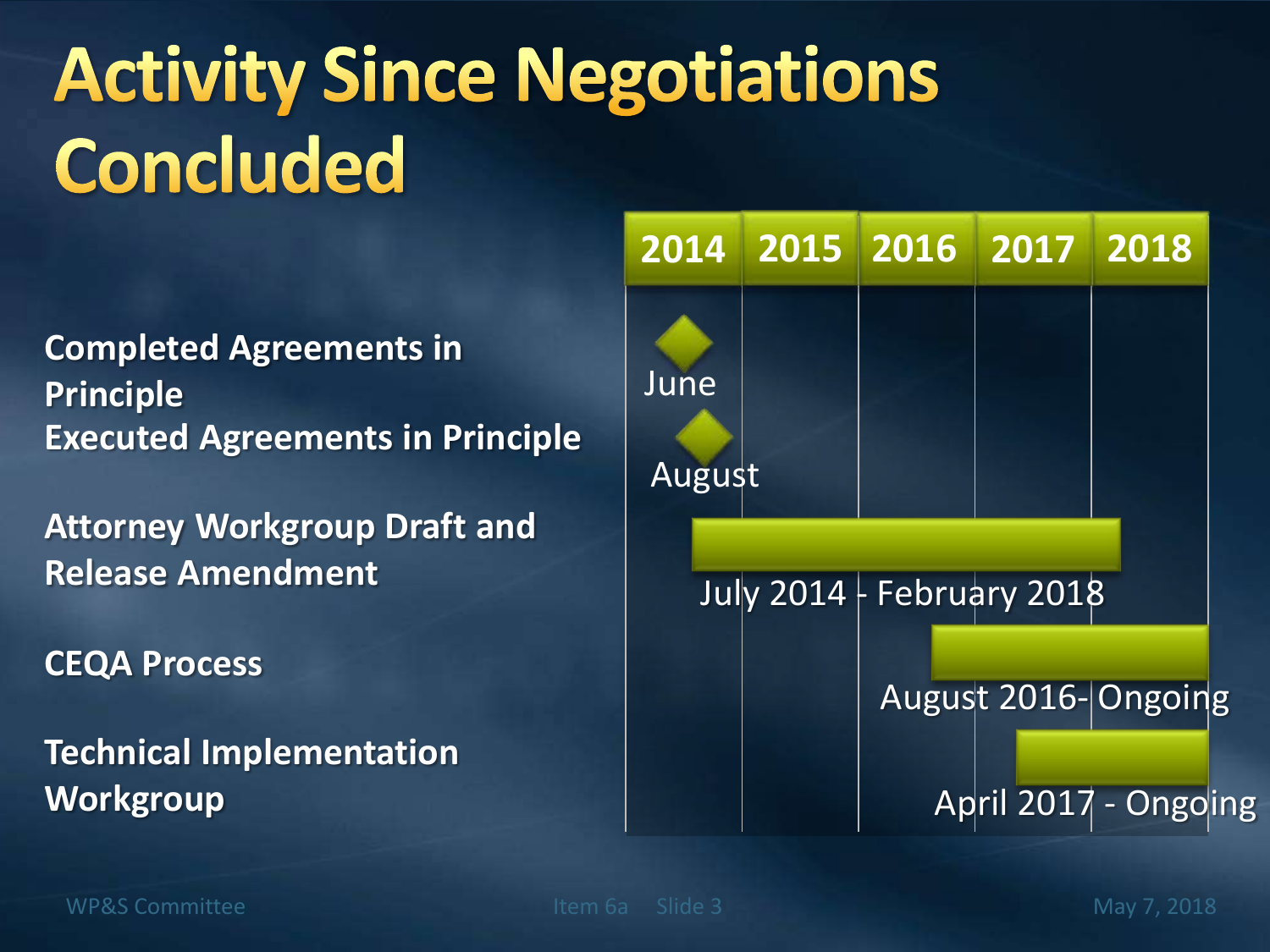## **Main Benefits**

**Extend contract repayment period**

- **Eliminate near term financial compression**
- **Standardize capital and O&M repayment terms amongst Contractors and between charges**
- **Established funds to improve financial strength of the Project**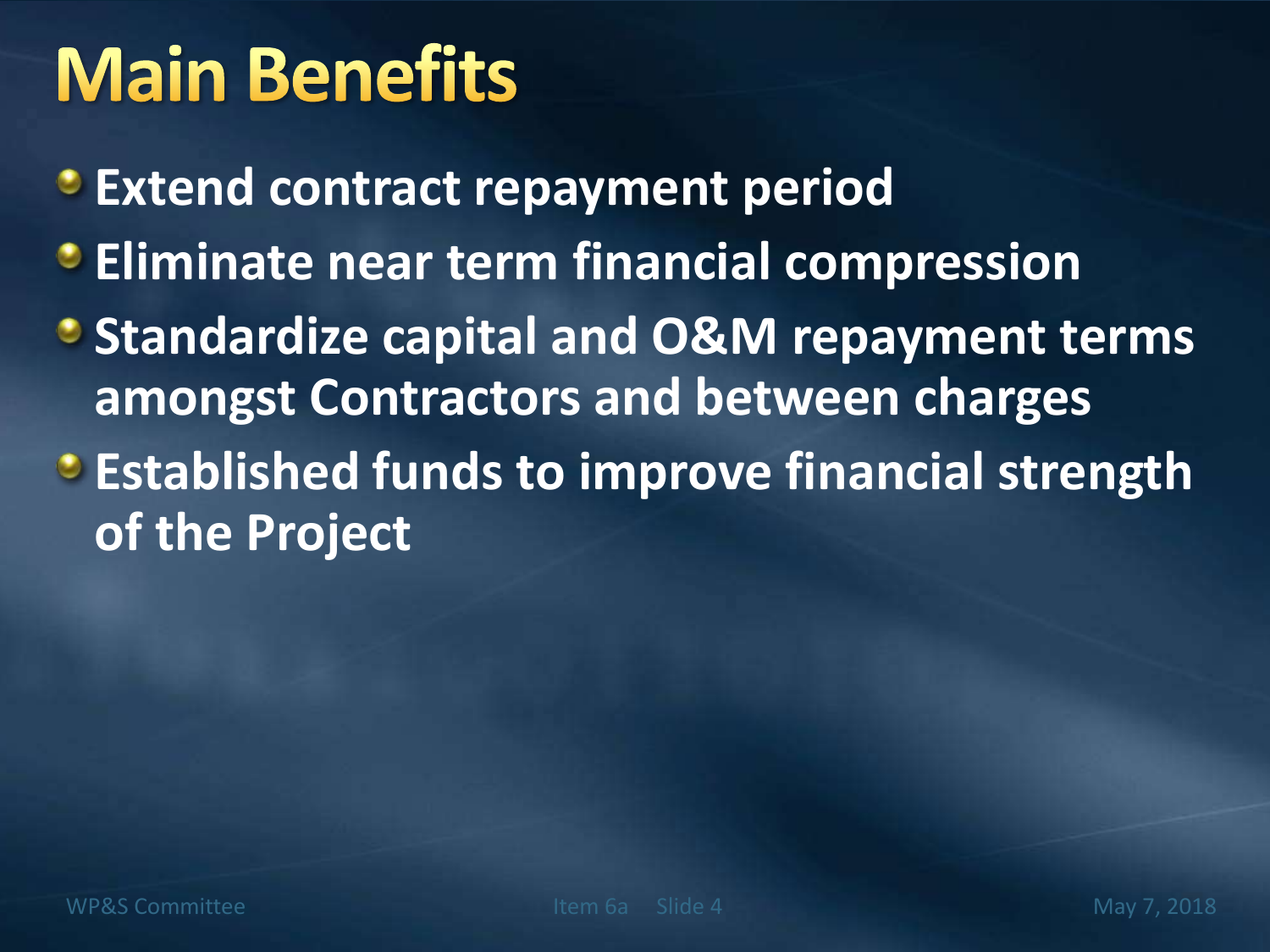# **Remaining Activity for DWR**

**Legislative hearing(s) (Water Code Requirement) Requested, schedule not yet available Complete CEQA process, release final EIR Contracting agency's approval**  *<b>•* Final approval *Implementation*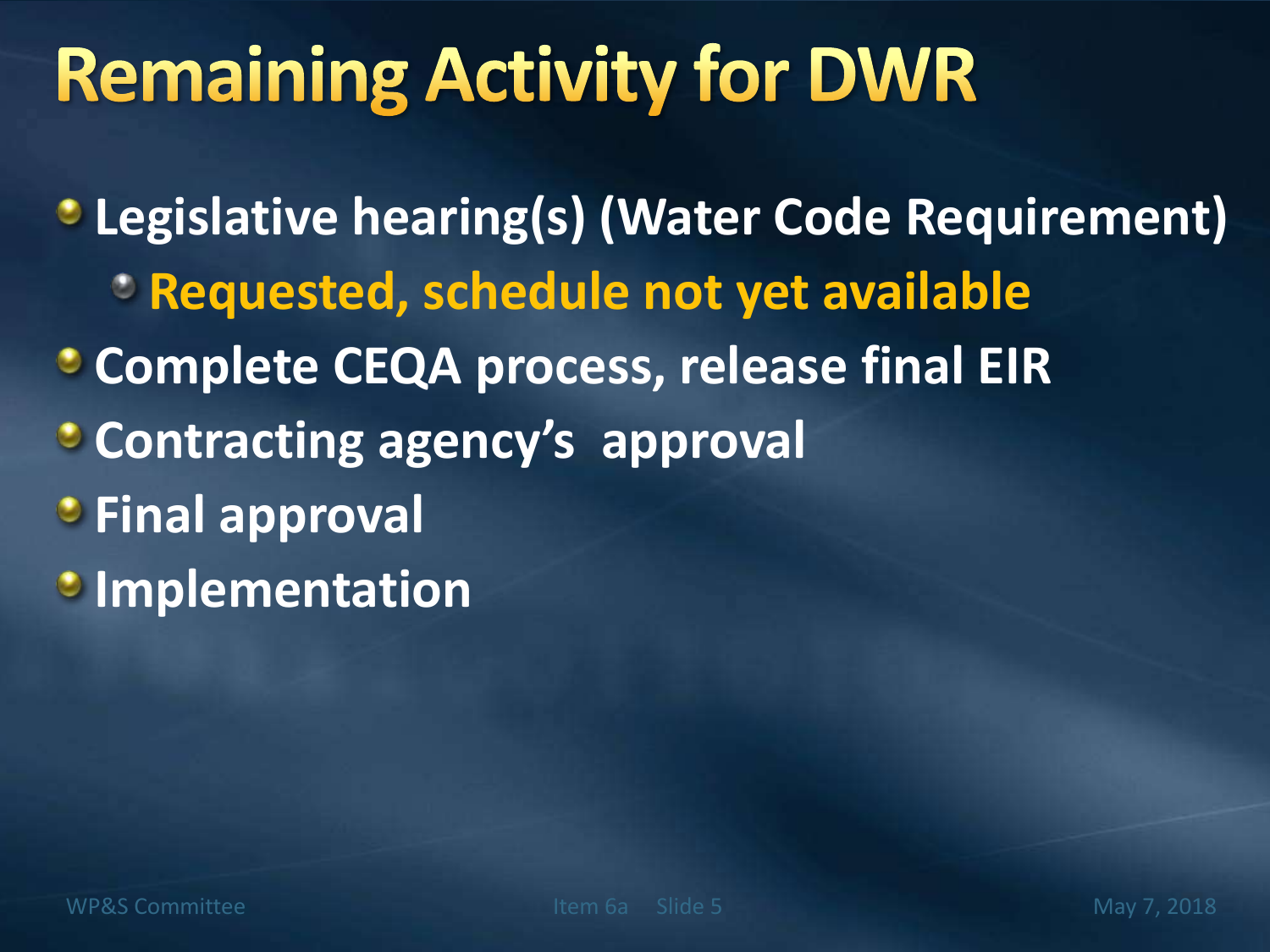# **Remaining Metropolitan Activity**

**June Board Information item**

### **After Legislative hearings, Board action item As early as July**